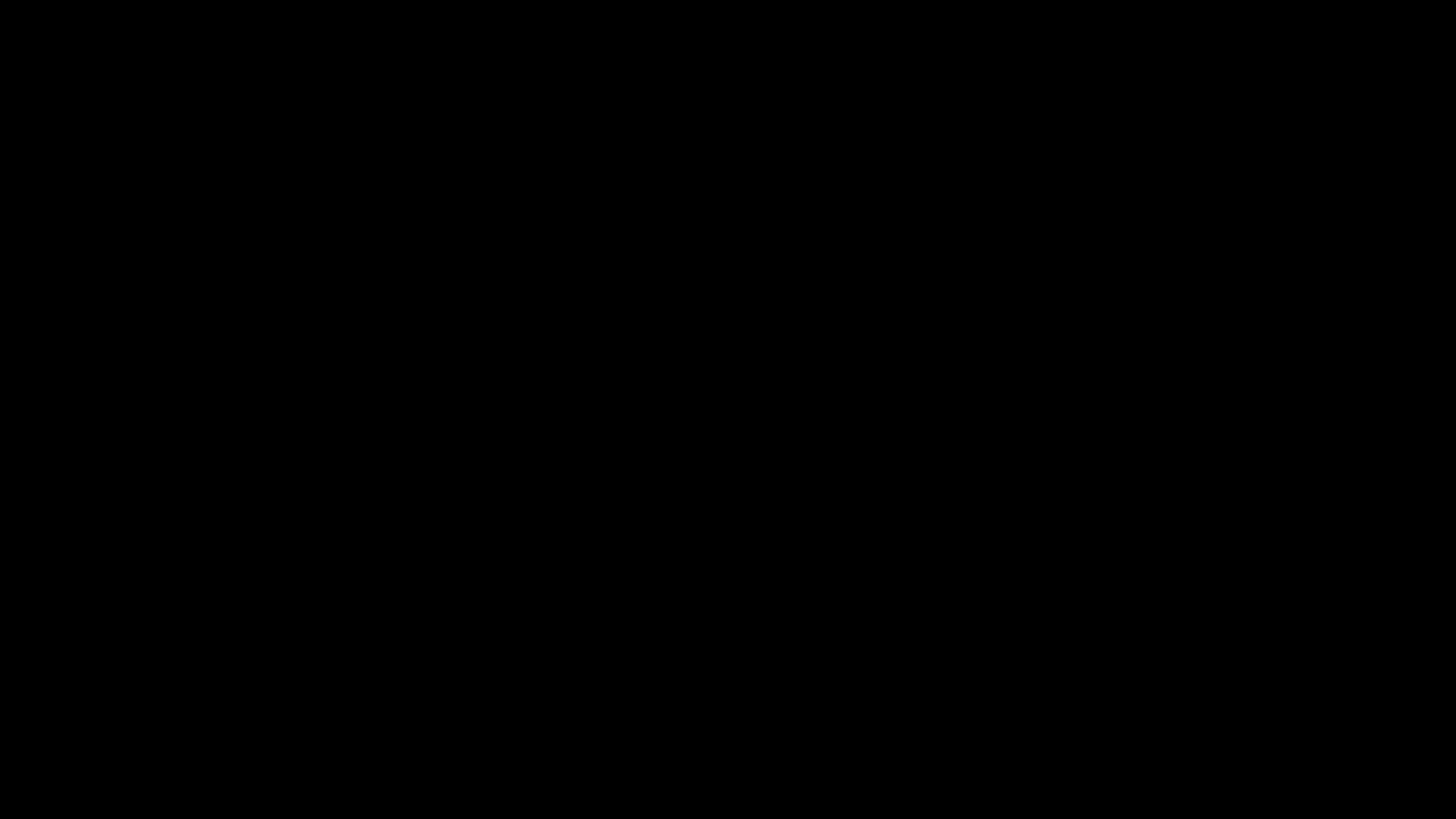## Now there was a man of the hill country of Ephraim whose name was Micah.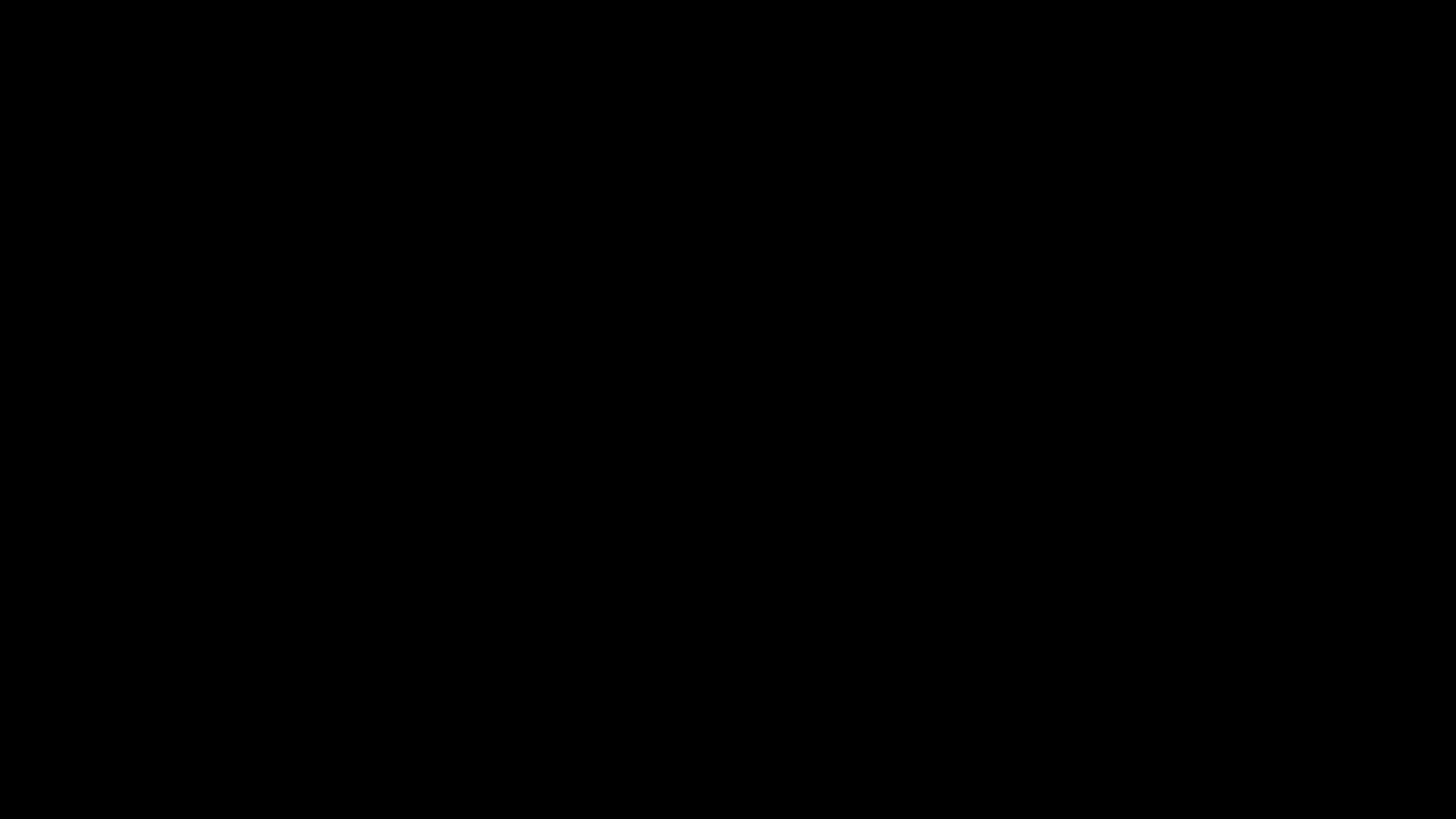He said to his mother, "The eleven hundred pieces of silver which were taken from you, about which you uttered a curse in my hearing, behold, the silver is with me; I took it." And his mother said, "Blessed be my son by the LORD." He then returned the eleven hundred pieces of silver to his mother, and his mother said, "I wholly dedicate the silver from my hand to the LORD for my son to make a graven image and a molten image; now therefore, I will return them to you."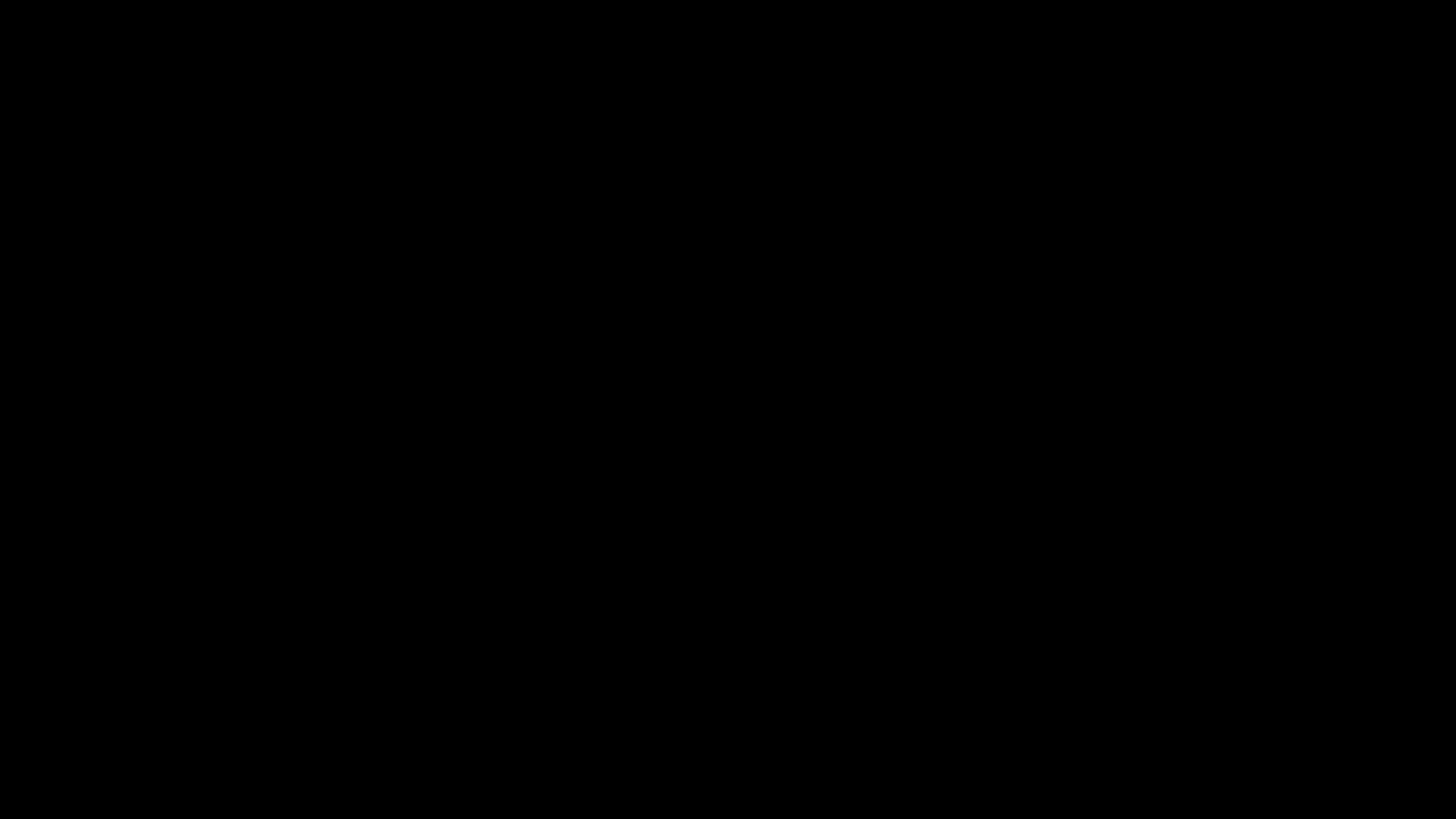"You shall not make for yourself an idol, or any likeness of what is in heaven above or on the earth beneath or in the water under the earth. You shall not worship them or serve them; for I, the LORD your God, am a jealous God…"

## Exodus 20:4-5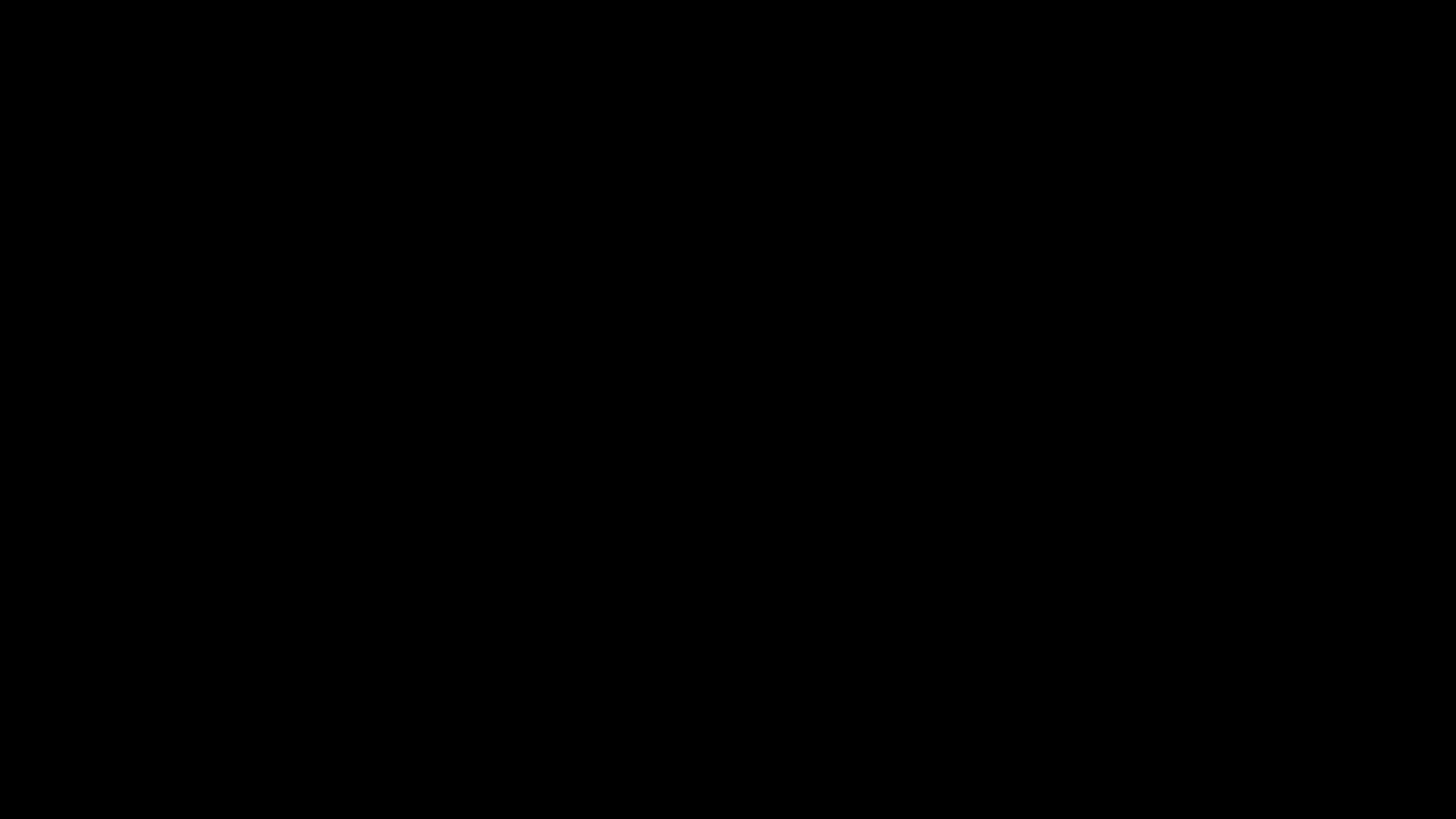And the man Micah had a shrine and he made an ephod and household idols and consecrated one of his sons, that he might become his priest.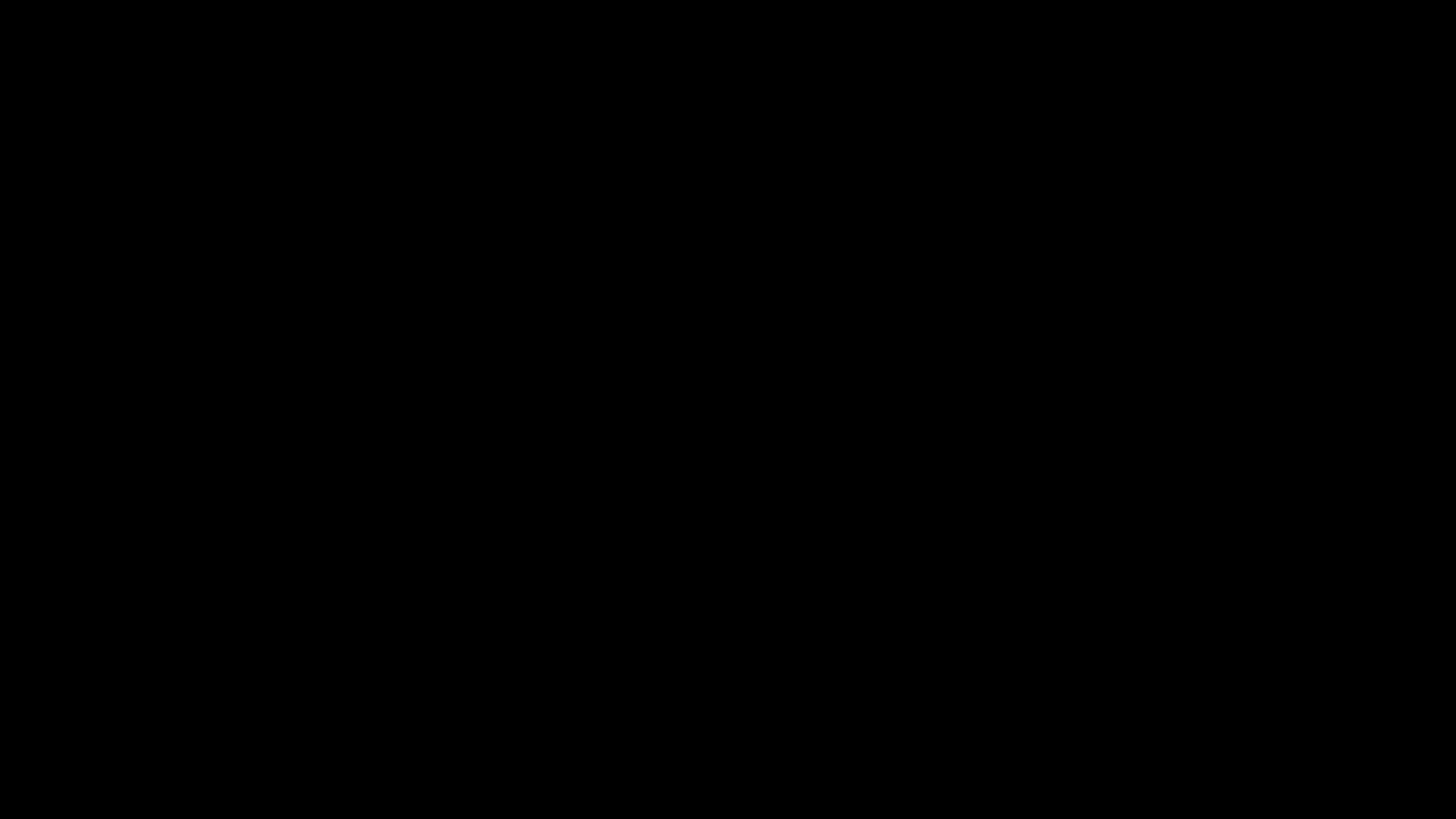## In those days there was no king in Israel; every man did what was right in his own eyes.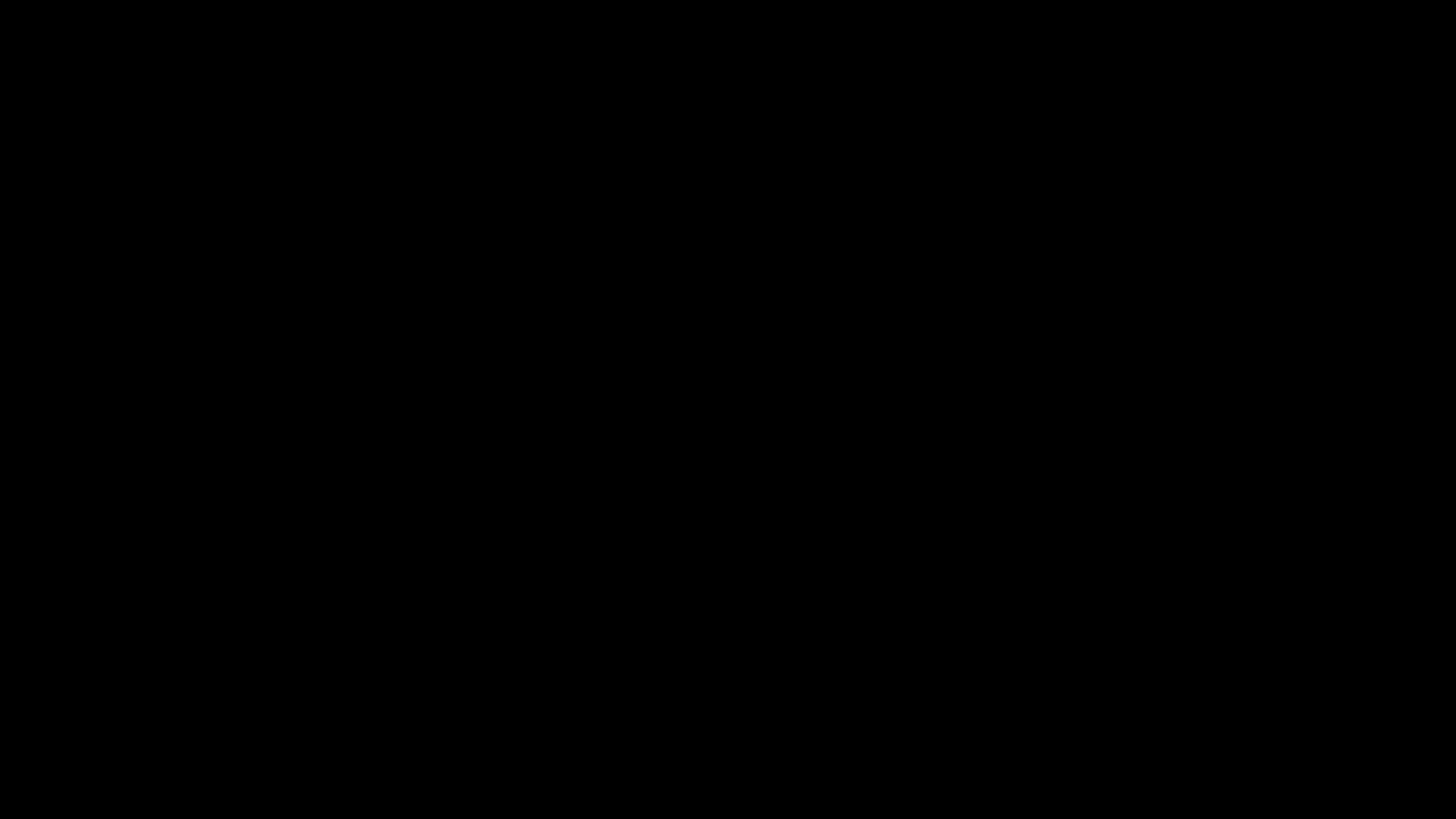Now there was a young man from Bethlehem in Judah, of the family of Judah, who was a Levite; and he was staying there.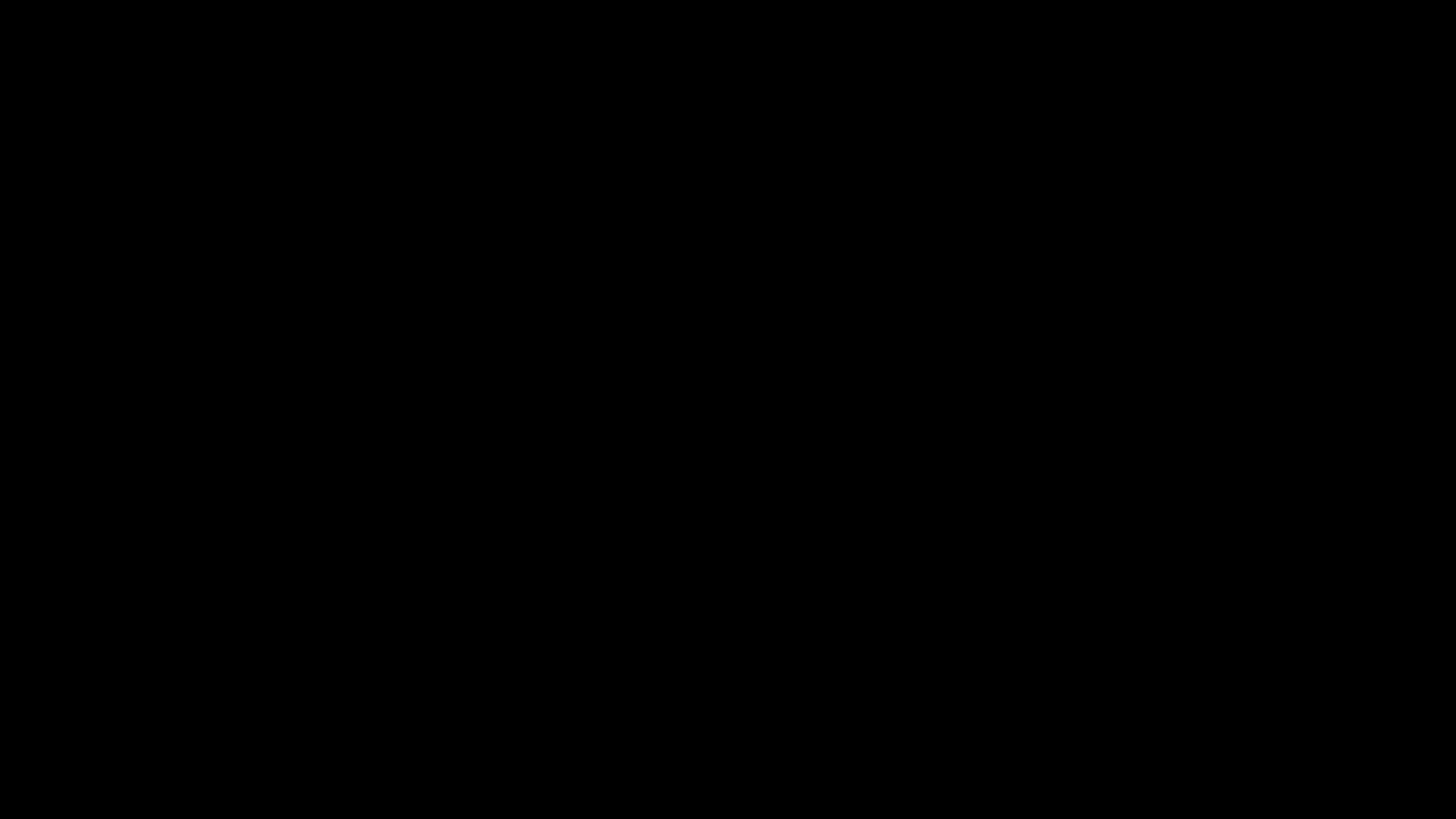Micah then said to him, "Dwell with me and be a father and a priest to me, and I will give you ten pieces of silver a year, a suit of clothes, and your maintenance." So the Levite went in.